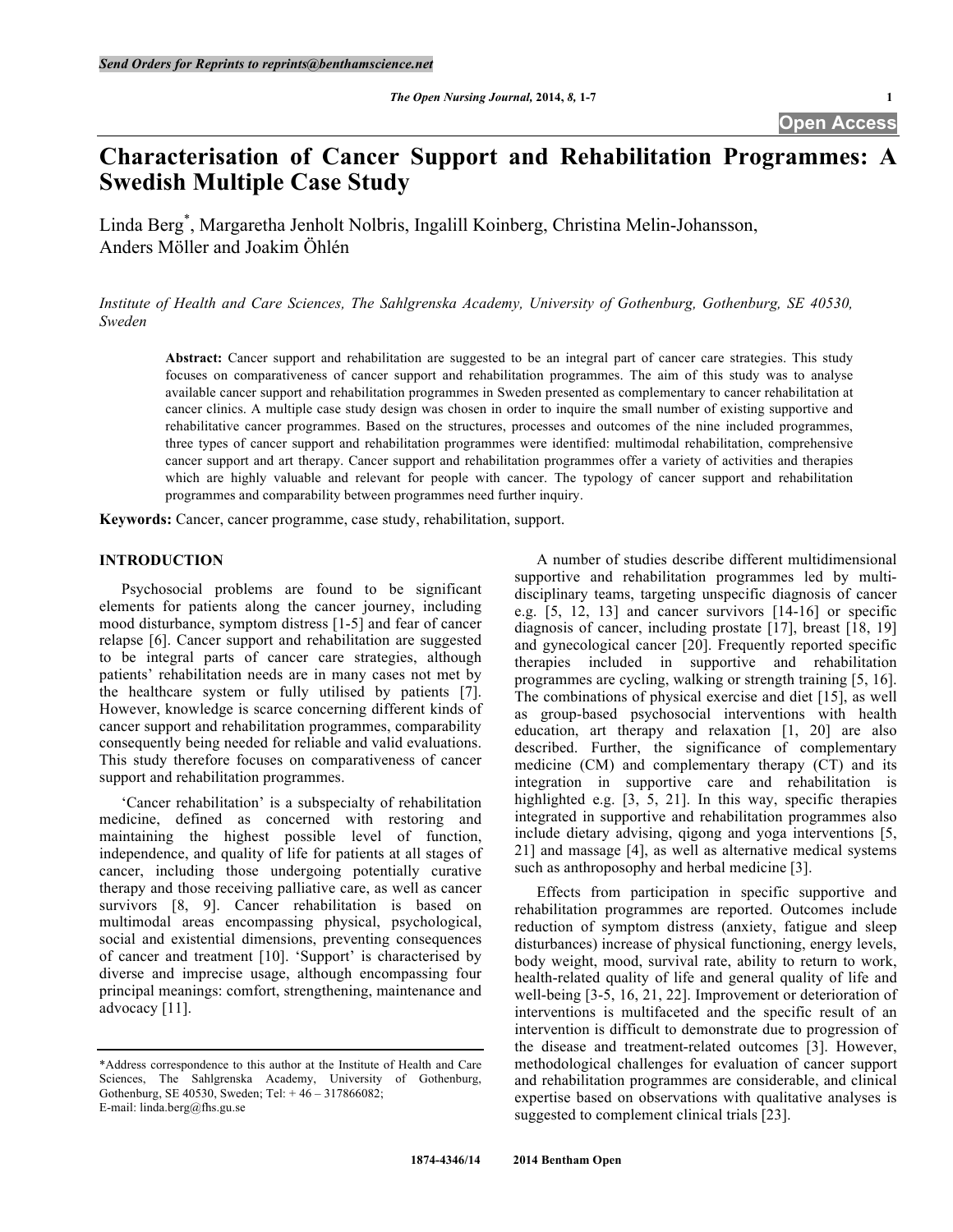In Sweden, an increasing number of people are diagnosed with cancer and cured, and also live longer with their cancer. This is a new situation in cancer care, emphasising a demand for developing rehabilitation strategies. At the same time, rehabilitation resources for cancer patients are limited and today there is inequality as to the kind of rehabilitation offered [10, 24]. If a patient is offered rehabilitation, this is provided by many different actors, such as the hospital, the cancer society, private rehabilitation organisations or at community level [10]. Healthcare has a tradition of obvious top-down governance, which currently tends towards regionalisation and decentralisation. While cancer rehabilitation within the frame of cancer clinics is comparatively regulated under national, regional and local guidelines, cancer support and rehabilitation programmes complementary to the cancer clinic's activities are not included in such regulation. In the debate, we notice financial arguments for leaving cancer support and rehabilitation programmes outside cancer clinics; these programmes are considered too expensive and with unknown outcomes. At the public health level, however, emphasis on rehabilitation is very apparent, with initiatives for returning to work from sick leave (principally due to neck, back and shoulder disorders and mental illness) but not from cancer. This is because cancer patients have a more complex situation, living as they do with long-term physical and psychological side effects, and issues concerning returning to work are not raised by healthcare professionals in early discussions [24].

The process of cancer rehabilitation is unclear in terms of whether it is needed at all, the extent to which it is required, its timing, and what type of rehabilitation is offered [25]. In addition, the existing ambiguity about comparability of cancer support and rehabilitation programmes contributes to difficulties for several stakeholders. For patients to become informed and knowledgeable about existing rehabilitation programmes, all stakeholders must be included in the decision-making regarding participation in such programmes. If they are, they must also be assisted in differentiating between different programmes; for example, healthcare providers in relation to making recommendations to patients; funding bodies as to which complementary cancer support and rehabilitation programmes to support, and policy makers so as to provide a sympathetic regulatory framework. The ultimate question is which patients to refer and recommend to which service, and when during the cancer trajectory; this necessitates evidence in cancer care.

The aim of this study was to analyse available cancer support and rehabilitation programmes in Sweden presented as complementary to cancer rehabilitation at cancer clinics. The research questions to be answered were: How can existing support and rehabilitation programmes be characterised pertaining to structure, processes and outcomes? Can types of programmes be discerned, and if so, how can a typology of cancer support and rehabilitation programmes be described?

## **MATERIAL AND METHODS**

# **Design**

A multiple case study design was chosen in order to inquire the small number of existing supportive and rehabilitative cancer programmes. This was to allow for

analysis of complex process and outcome issues based on the incorporation of different perspectives [26] and to focus on both commonalities and particularities, drawing on different variables [27]. The unit of inquiry was consequently the included cases. The process followed the steps described by [26]: selection of cases, designing data collection protocols, conducting case studies and writing case reports, making cross-case comparisons, and finally, identifying strengths and weaknesses and policy and research implications.

# **Selection of Cases**

Inclusion criterion for this study was support- and rehabilitation programmes in operation from January 1 to June 30, 2011 which received financial support from cancer foundations. Exclusion criteria were (a) peer cancer support groups (b) programmes established within county councils' healthcare. The researchers contacted key representatives of adult cancer care organisations in various regions of Sweden in order to gain acquaintance with all existing support and rehabilitation programmes in the country used by cancer patients. In addition, internet searches were performed concerning existing support and rehabilitation programmes, after which these were contacted and a key contact person in each organisation was identified [26]. In most cases, this person was the director of the organisation. These key persons were also asked for their knowledge of similar programmes; however, no additional programmes were identified this way. Eleven programmes fulfilled the criteria but two declined to participate, one of these having been contacted several times and declining on the grounds of lack of time, the other on the grounds that they were afraid the organisation might be misunderstood if it took part, and risked losing members. In total, nine support and rehabilitation programmes were included, located from the North to the South of Sweden.

## **Designing Data Collection Protocol**

In order to develop an interview guide, a literature review was conducted after selecting relevant sources [11, 28, 29]. The interview guide was constructed in line with [30, 31] in terms of structure, process and outcomes. The developed interview guide consisted of 40 open-ended questions related to (a) structure: background and objectives of the programme, participant characteristics, financing, marketing, staffing and competence, knowledge sources for the design of the programme, organisation of programme, evaluation methods, visions and future expectations, (b) process: activities, therapies, forms of client participation, and (c) outcomes: external and internal analyses of client-reported outcomes. The questions were piloted in four interviews with representatives from one patient cancer support group and three county-council run support programmes. After pilot testing the interview guide, one question was added concerning supervision of staff.

# **Data Collection for Case Studies**

Telephone interviews were performed and audiorecorded with the identified key representatives of the nine programmes, each interview lasting between 16 and 59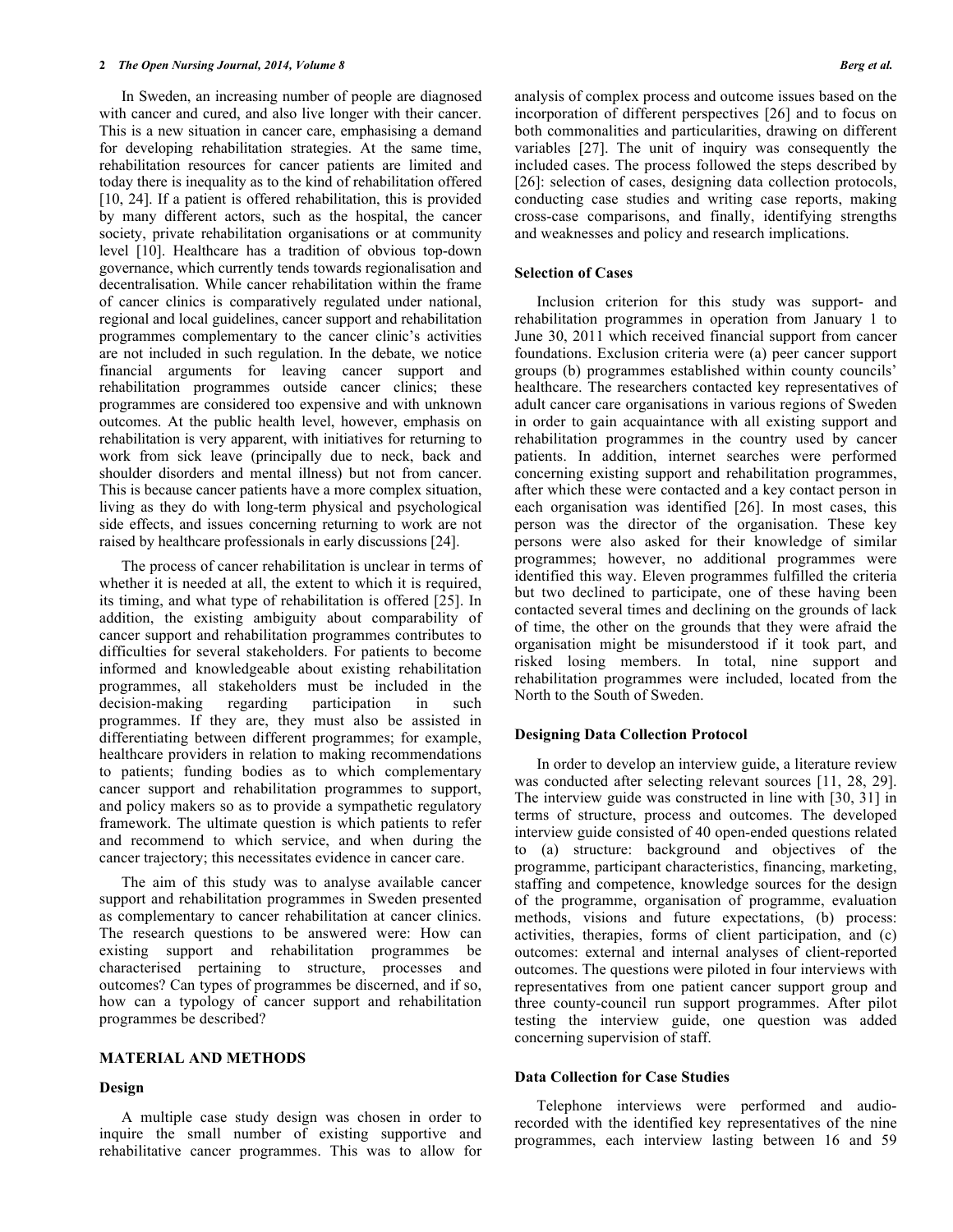minutes (mean 33 minutes). During the interviews, written material describing the programme and its outcomes was requested. Brochures, websites and evaluation reports were mailed or e-mailed by two representatives (case 2, 4) to one of the researchers.

## **Case Reports and Cross-Case Comparisons**

The recordings were transcribed verbatim and all data were compiled into the areas of structure, process and outcomes [30, 31]. The analysis of data related to each of the cases was descriptive and first analysed separately as a single case. This analysis was started independently by all the researchers, and continued with comparisons in team meetings until consensus regarding the case reports was reached. A cross-case analysis followed [26], seeking similarities and differences between the cases and identifying a tentative typology of four types of programmes, which was analysed in relation to theoretical aspects of rehabilitation and support [11]. Further comparisons of the data sources from each case culminated in a typology of three types of programmes.

## **Ethics and Consent**

The study was carried out in accordance with basic ethical guidelines, i.e. the Helsinki Declaration [32]. Information about the study and procedure was given and consent to participate requested in the initial telephone contact with the key representatives of the included programmes. The interview guide was mailed or e-mailed to the organisations that gave their consent so that the participants could familiarise themselves with the questions before the interview and discuss them with colleagues.

#### **RESULTS**

Based on the structures, processes and outcomes of the nine included programmes, three types of cancer support and rehabilitation programmes were identified: multimodal rehabilitation (cases 1-4), comprehensive cancer support (cases 5, 8, 9) and art therapy (cases 6, 7) (Table **1**).

#### **Structure**

The included cancer support and rehabilitation programmes had been established for between one and 26 years, with a median of 16 years. The majority of programmes had collaborative partners and diverse funding sources. All programmes included participants with various cancer diagnoses in different stages, during or after cancer treatment. Most programmes had people with cancer aged 18 and over as their only target group (cases 1,2,5,6,9), while others welcomed people with long term conditions and rehabilitation needs of other kinds as well as cancer (cases 3,4,7,8) (Table **1**).

Participants were referred to healthcare provider programmes in all nine cases. In four programmes (cases 2, 4, 8, 9) participants could also apply individually, which could stem from own initiative as well as recommendation from others (Table **1**). All programmes were marketed

through websites and written notices or advertised in newspapers and distributed in brochures or newsletters.

Minor distinguishing characteristics between the three types of programmes were identified: multimodal rehabilitation programmes provided a broad range of combined therapies; comprehensive cancer support programmes provided a combination of few therapies including single body-based therapies; art therapy programmes offered support by means of one specific therapy. Knowledge about self-healing and recovery capacity of the body was only stated as an objective for one programme (case 3), while the objectives for the other programmes were related to multimodal rehabilitation, as well as to comprehensive cancer support (Table **1**).

All programmes were reported to base their service on clinical and theoretical evidence in general. Three multimodal rehabilitation programmes also referred specifically to anthroposophy (case 1), salutogenic and holistic health (case 2) and holistic principles (case 9) for theoretical foundations.

The multimodal rehabilitation and comprehensive cancer-support oriented programmes were organised as fullday programmes with accommodation for durations of between one week (weekdays/excluding weekends) and three weeks (Table **1**). The art therapy programmes were run with one weekly session for up to eight weeks.

Most of the multimodal rehabilitation and comprehensive cancer-support oriented programmes (cases 1, 2, 4, 8, 9) had multi-professional staff, including physicians and various health professionals (Table **1**). The art therapy programmes were led by art therapists alone. Multi-professional teams included administration and service staff, registered nurses, nurse assistants, physicians, physiotherapists, occupational therapists, dieticians, psychologists, social workers, psychotherapists, priests, art therapists, music therapists, symbol therapists and anthroposophist therapists. Various numbers of staff were involved  $(1 - 100)$ . The two smaller programmes, staffed with 2 to 5 people (cases 3, 5) both did not include physicians in the team (Table **1**).

Some programmes offered activities and therapies for families with children (case 2) and spouses (cases 1, 2, 8, 9), as well as for couples (cases  $1, 2, 5, 8, 9$ ). Other programmes welcomed significant others whenever possible in all activities and therapies (cases 1, 2, 4, 8, 9) (Table **2**).

#### **Processes**

Multimodal rehabilitation and comprehensive support programmes covered physical therapies, medical care, creative therapies and counselling. Art therapy programmes combined their specific form of therapy with counselling (Table **2**). Active participation was an essential characteristic of activities according to all the representatives.

The only common objective of the programmes was supporting self-help through a holistic approach and providing time for reflection, and this was the only stated objective for the art therapy programmes (cases 6, 7). Maintaining and enhancing health through physical, creative and cultural activities were common features of the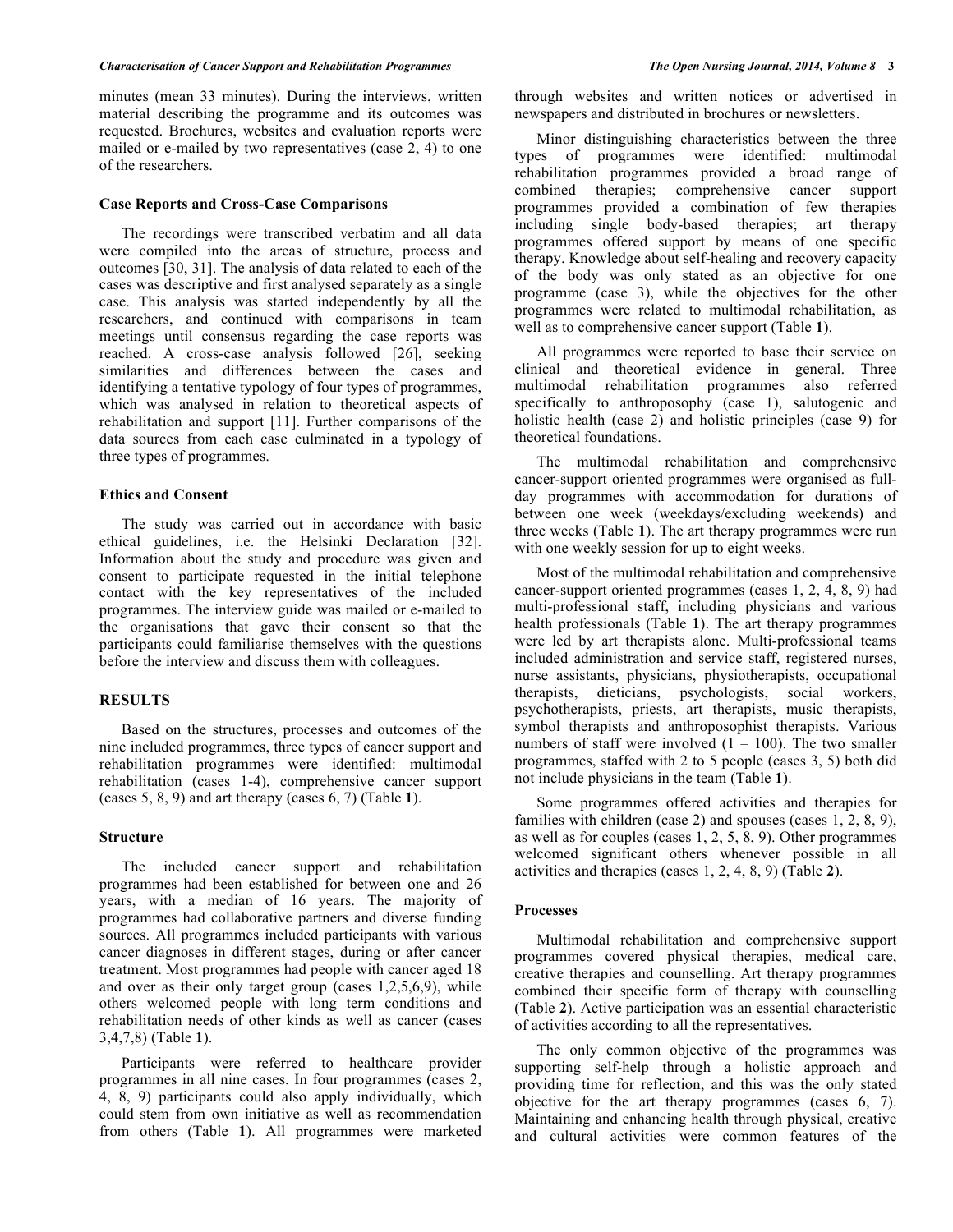#### **4** *The Open Nursing Journal, 2014, Volume 8 Berg et al.*

**Table 1. Structure of the Programmes**

| Cases                                                                                        | Multimodal<br>Rehabilitation |              |     |                         | Comprehensive<br><b>Support</b> |             |     | Art<br><b>Therapy</b> |              |
|----------------------------------------------------------------------------------------------|------------------------------|--------------|-----|-------------------------|---------------------------------|-------------|-----|-----------------------|--------------|
|                                                                                              | 1                            | $\mathbf{2}$ | 3   | $\overline{\mathbf{4}}$ | 5                               | 8           | 9   | 6                     | 7            |
| <b>Objectives</b>                                                                            |                              |              |     |                         |                                 |             |     |                       |              |
| Supporting self-help, holistic approach and time for reflection                              | X                            | X            | X   | X                       | X                               | X           | X   | X                     | X            |
| Regaining joy of living                                                                      |                              | X            |     | X                       | X                               |             |     |                       |              |
| Knowledge about self-healing and recovery, capacity of the body                              |                              |              | X   |                         |                                 |             |     |                       |              |
| Active participation in the rehabilitative process                                           | X                            | X            |     |                         |                                 | Х           | X   |                       |              |
| Coping with stressors, strengthening                                                         |                              |              | X   |                         |                                 |             | X   |                       |              |
| Health resources and regaining energy knowledge about interplay between body and soul        |                              | X            |     |                         | X                               |             |     |                       |              |
| Increased knowledge about cancer and related reactions                                       |                              | $\mathbf X$  |     |                         | $\mathbf X$                     |             |     |                       |              |
| Maintaining and enhancing health through physical activity, creative and cultural activities | X                            | X            | X   | X                       | X                               | X           | X   |                       |              |
| Offer a healing environment                                                                  | X                            | X            |     |                         |                                 | X           |     |                       |              |
| <b>Target Client Group</b>                                                                   |                              |              |     |                         |                                 |             |     |                       |              |
| Cancer                                                                                       | X                            | X            | X   | X                       | X                               | X           | X   | X                     | X            |
| Long-term illness                                                                            |                              |              |     | X                       |                                 |             |     |                       |              |
| Health promotion                                                                             |                              |              |     |                         |                                 | X           |     |                       |              |
| Traffic injuries                                                                             |                              |              |     |                         |                                 |             |     |                       | X            |
| Significant others                                                                           | X                            | $\mathbf X$  |     | $\mathbf X$             | X                               | $\mathbf X$ |     |                       |              |
| Number of participants annually in total                                                     | 160                          | 788          | 144 | 100                     | 100                             | 370         | 300 | 24                    | 24           |
| <b>Organization and Frequency</b>                                                            |                              |              |     |                         |                                 |             |     |                       |              |
| Full-day programme with accommodation, one week                                              |                              | X            | X   |                         | X                               |             |     |                       |              |
| Full-day programme with accommodation, two weeks                                             |                              |              |     | X                       |                                 |             |     |                       |              |
| Full-day programme with accommodation, up to three weeks                                     | X                            |              |     |                         |                                 | X           | X   |                       |              |
| Few hours (one occasion) weekly, up to 8 weeks                                               |                              |              |     |                         |                                 |             |     | X                     | X            |
| <b>Staffing</b>                                                                              |                              |              |     |                         |                                 |             |     |                       |              |
| Multi-professional teams including physician                                                 | X                            | X            |     | X                       |                                 | X           | X   |                       |              |
| Multi-professional teams without physician                                                   |                              |              | X   |                         | X                               |             |     |                       |              |
| Single profession                                                                            |                              |              |     |                         |                                 |             |     | $\mathbf X$           | X            |
| Number of staff in total                                                                     | 100                          |              | 13  |                         | $3 - 5$                         |             | 30  |                       |              |
|                                                                                              | $2 - 5$                      |              | 30  |                         | 35                              |             | 2   |                       | $\mathbf{1}$ |

programmes oriented towards multimodal rehabilitation as well as comprehensive cancer support (Table **1**).

## **Outcomes**

All programmes utilised non-standardised satisfaction questionnaires for evaluation and all but one (case 6) utilised combinations of methods (Table **3**). Six programmes utilised standardised instruments, and three instruments were identified: HAD [33] assessing levels of anxiety and depression SF-36 [34] and EQ-5D [35] estimating healthrelated quality of life was the most common and used by three programmes (cases 1, 4, 9). Three programmes (cases 1, 5, 7) conducted supplementary evaluating interviews with participants. No differences between method of evaluation and type of programmes were identified.

All the representatives of the programmes reported increased self-reported health outcomes and very high satisfaction following participation in the programmes. Participant satisfaction was reported in evaluation as emphasising a gain in long term physical and psychological strength as well as the development of skills supporting recovery and a return to previous levels of occupational activities. Further, participants from all the programmes highly valued the peer community and feeling of togetherness.

# **DISCUSSION**

The main contribution of the present study is that the existing cancer rehabilitation programmes besides public cancer clinic programmes have been mapped and can be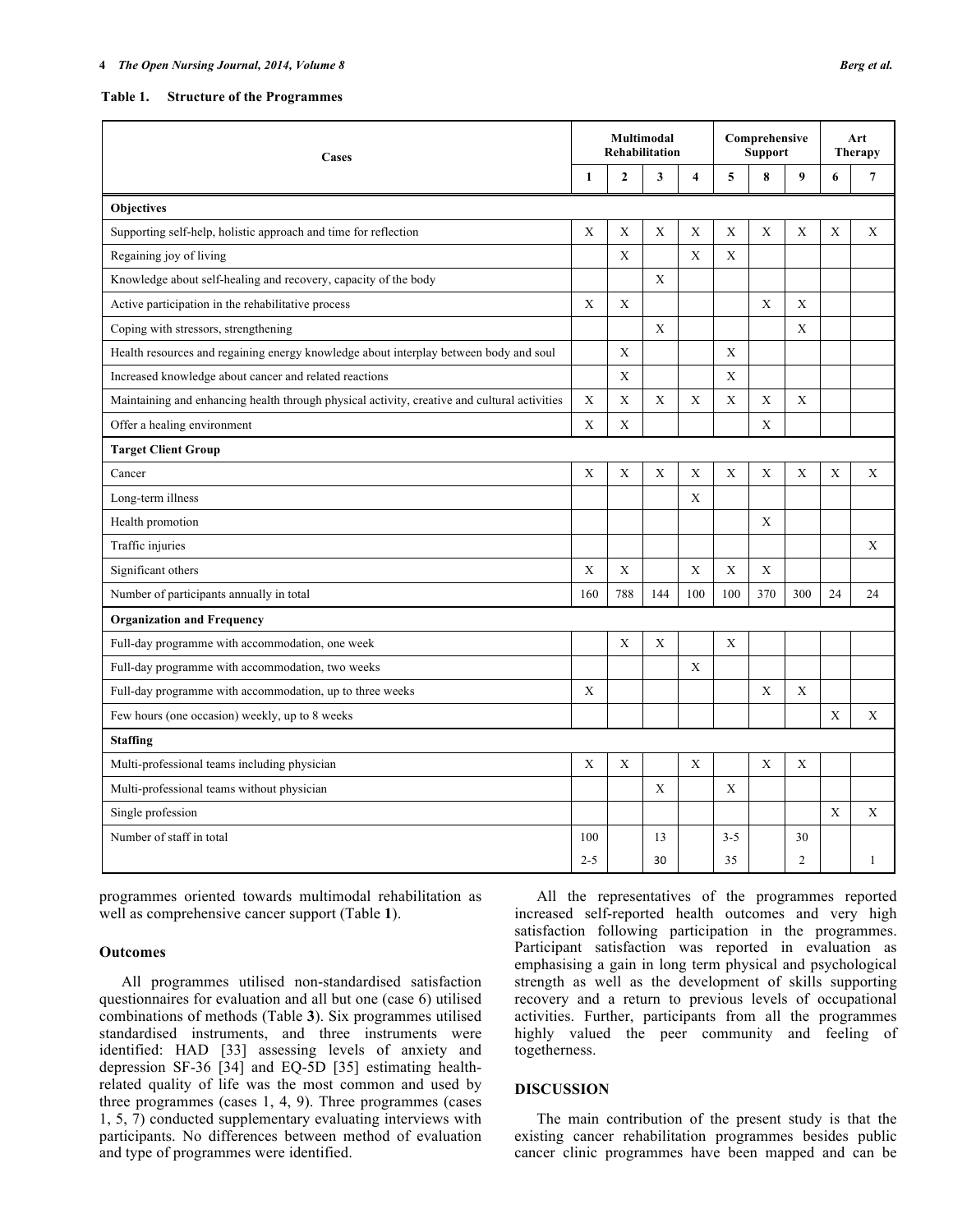#### **Table 2. Overview of Activities and Therapies in the Programmes**

|                                                                           |   |              | <b>Multimodal Rehabilitation</b> |                |   | <b>Comprehensive Support</b> | <b>Art Therapy</b> |   |   |
|---------------------------------------------------------------------------|---|--------------|----------------------------------|----------------|---|------------------------------|--------------------|---|---|
| <b>Cases Activities and Therapies</b>                                     | 1 | $\mathbf{2}$ | 3                                | $\overline{4}$ | 5 | 8                            | 9                  | 6 | 7 |
| Physical Therapies<br>$\qquad \qquad -$                                   |   |              |                                  |                |   |                              |                    |   |   |
| Bath<br>-                                                                 | X | X            | X                                | $\mathbf X$    |   |                              |                    |   |   |
| Relaxation<br>$\qquad \qquad -$                                           | X | X            | X                                | X              | X |                              |                    |   |   |
| Physiotherapy<br>-                                                        |   |              |                                  | $\mathbf X$    |   |                              |                    |   |   |
| Massage<br>-                                                              | X |              |                                  | X              |   | X                            |                    |   |   |
| Cover, footbath, lymph drainage<br>-                                      | X |              |                                  |                |   |                              |                    |   |   |
| Medical consultations in the team<br>-                                    | X | X            |                                  | X              |   | X                            | X                  |   |   |
| Medical consultations included for every participant<br>$\qquad \qquad -$ | X | X            |                                  |                |   |                              | X                  |   |   |
| Creative Therapies                                                        |   |              |                                  |                |   |                              |                    |   |   |
| Music therapy<br>$\qquad \qquad -$                                        |   |              | X                                |                |   |                              |                    |   |   |
| Art therapy<br>$\qquad \qquad -$                                          | X |              | X                                |                | X |                              |                    | X | X |
| Creative activities<br>$\qquad \qquad -$                                  |   | X            | X                                |                |   |                              |                    |   |   |
| Counselling                                                               |   |              |                                  |                |   |                              |                    |   |   |
| Individual                                                                | X | X            | X                                | $\mathbf X$    | X | X                            | X                  |   |   |
| Group<br>-                                                                | X | X            | X                                | X              | X | X                            | X                  | X | X |
| Couples<br>-                                                              |   | X            |                                  |                | X |                              |                    |   |   |
| Follow-up by telephone<br>-                                               | X |              | X                                |                | X | X                            | X                  | X |   |

# **Table 3. Evaluation Methods**

| <b>Evaluation Methods</b>                           | Case number |              |   |   |   |   |   |   |   |  |
|-----------------------------------------------------|-------------|--------------|---|---|---|---|---|---|---|--|
|                                                     |             | $\mathbf{2}$ | 3 | 4 | 5 | 8 | 9 | 6 |   |  |
| Standardised instruments                            |             |              |   |   |   |   |   |   |   |  |
| $EQ5D - at$ admission and discharge a               | X           |              |   | Χ |   |   | Χ |   |   |  |
| $HAD - at$ admission and discharge                  |             | X            |   |   |   |   |   |   |   |  |
| $SF-36$ – at admission, discharge and 2 years after |             |              |   |   |   | X |   |   |   |  |
| Non-standardised satisfaction questionnaires        | X           | X            | X | X | X | X | X | X | X |  |
| Interviews                                          |             |              |   |   |   |   |   |   |   |  |
| Individual at admission                             |             |              | X |   | X |   |   |   |   |  |
| Individual at discharge                             |             |              | X |   |   |   |   |   | X |  |
| In groups at discharge                              |             |              |   |   | X |   |   |   |   |  |
| Follow up                                           | Χ           |              |   |   | X |   |   |   |   |  |

characterised as multimodal rehabilitation, comprehensive cancer support and art therapy programmes. The programmes were run by patient associations, foundations or private enterprises and in a majority of programmes these organisations collaborated with funding sources and public healthcare. All programmes had a plan for evaluation and quality control, and reported a majority of satisfied clients.

The selection of programmes for participation was a challenge during the data collection because of ambiguous information from websites, foundations, and hospitals about current support- and rehabilitation programmes around the country. In total, eleven programmes fulfilled the inclusion criteria, meaning all cancer rehabilitation programmes in Sweden besides public healthcare clinics were covered at the point of the study, in the first half of 2011. All the programmes were secured to be anonymous. None of the programme

representatives reported organisational discomfort due to participation or member defection as a result.

In a recently published study [22], it was reported that only two cancer clinics in Sweden focus on cancer rehabilitation. In addition, two smaller teams provide some rehabilitation of cancer patients. Sweden, with a population of 9.5 million, is geographically elongated and public healthcare cancer rehabilitation opportunities are not evenly spread throughout the country. Just one of nine centres included in this study is located in the north of Sweden. The need for cancer rehabilitation is not met by the public healthcare sector, so there is a demand for further resources.

Our results pointed out physical activities and therapies, for example, bath and physiotherapy. In international research interventions, exercise is described most frequently e.g. cycling, walking or strength training [5, 16, 36]. The combination of physical exercise and diet [15], as well as group-based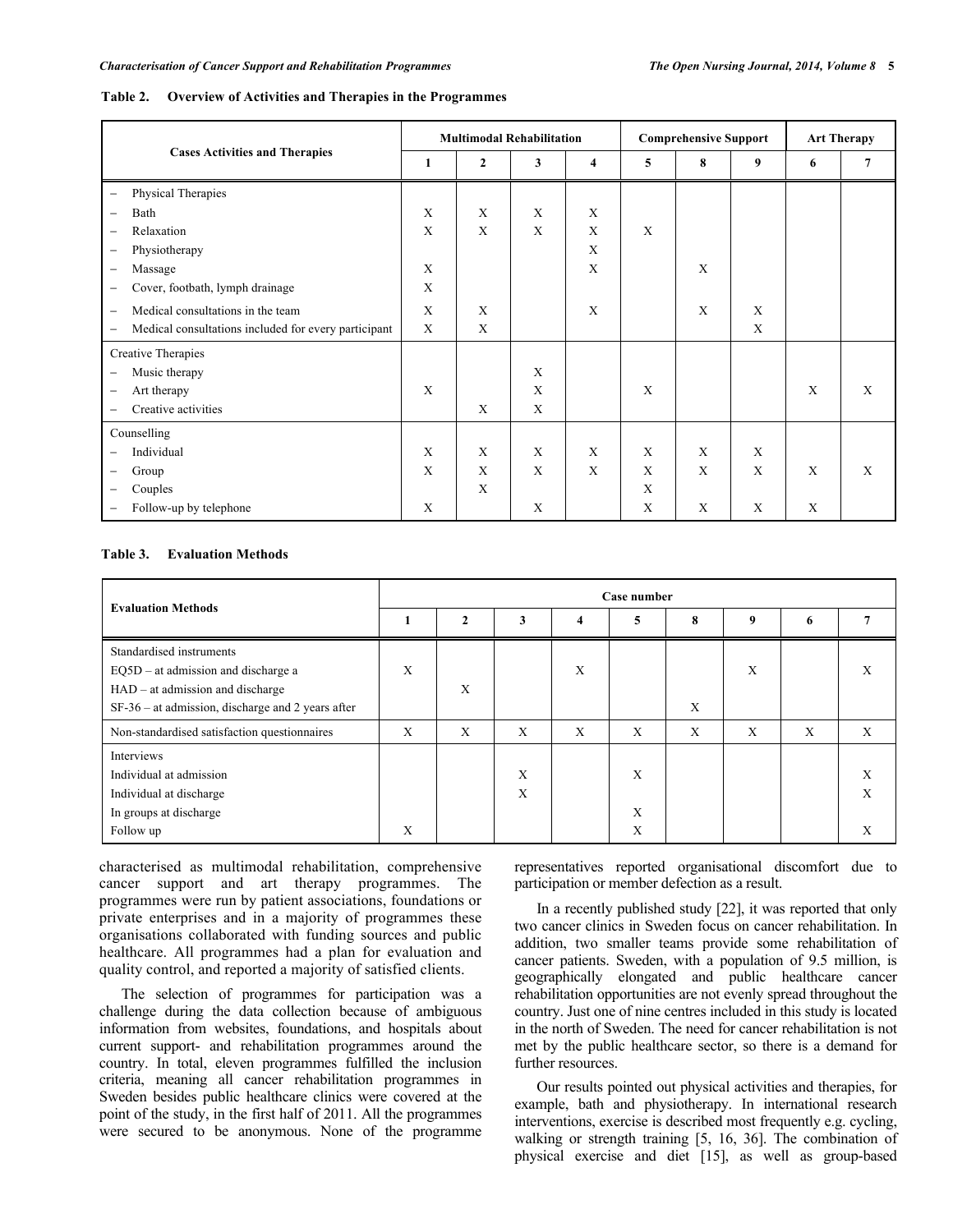psychosocial interventions such as health education, art therapy and relaxation [1, 20] are also described.

The results show that conventional medical consultation was provided in some of the programmes. Recent studies show that medical rehabilitation programmes have had an effect on cancer survivors' employment status. Six weeks after rehabilitation, 76% of the investigated persons had returned to work [37], and participation in support groups decreased anxiety over time [19]. As pointed out in the literature, improvement or deterioration in wellbeing as a result of interventions is multifaceted, and the specific result of the intervention is difficult to demonstrate due to progression of the disease and treatment-related outcomes [3]. For example, studies tend to highlight reductions in distress symptoms such as anxiety, fatigue and sleep disturbances, and increases in physical functioning, energy levels, body weight, mood, survival rate, and ability to return to work, health related quality of life and general quality of life and well-being [3-5, 16, 21, 22]. However, a recent Cochrane review [38] found that multidimensional rehabilitation programmes were more likely to support the physical needs of cancer patients than their emotional needs. Rehabilitation programmes are important not only for physical and psychosocial recovery, but also for the labour market reintegration of patients. Profound understanding of cancer and treatment-induced impairments and their impact on daily activities and work is an essential basis for the development of better educational, rehabilitative, and occupational interventions in cancer care [39].

Our results show that participants were not offered tailored interventions, and a critical but unanswered research question is how to screen patients in order to identify their need for psychological and social intervention [25]. The usual counselling was offered to groups, but also to individuals and couples. It is well known that family and friends frequently play a central role in providing support, along with health professionals. Such informal support may involve considerable physical, psychological and economic stresses [40]. Future research, which is suggested, could focus on patients' wellbeing and contentment with treatment addressing the requests of individual patients [41].

Our study is based on interview and documents but not on observations. In this study, the interview guide with open-ended questions was developed, discussed and modified by the research team and, according to [30] and [26] suggested three principle data sources for case studies: interview, observation and documentary data. In our study, the intention was to gain access to previous evaluations and patient-reported data. Additionally, the interviews were performed with representatives of the different providers and the documents studied were from websites. Both sources are eager to give a positive picture of the activities and outcomes of the organisation. Only two programmes consented to sharing evaluation reports and one programme consented to providing us with anonymous patient-reported data, which should be considered a major weakness, since no comparisons were then possible. In the literature, research into supportive and rehabilitation care is criticised for being methodologically incomplete and larger RCT studies are lacking [5, 21, 22, 25].

One of the underlying purposes of the study was to survey all the programmes in order to elucidate their different structures, content and activities and thus compare them with

each other in an evaluation. The need for such an evaluation is obvious as there is an imminent need for more cancer rehabilitation programmes in Sweden as in the rest of Europe, and it is important to find out what is presently viable or not in order to plan ahead. When a follow-up of the cancer support and rehabilitation programmes was performed in 2013, about two years after data were collected in the present study, we discovered that some of the programmes had discontinued. These programmes could be seen as vulnerable, led by enthusiasts and person- linked. Quality improvement as well as representative, educated peer-support linked to patient associations and foundations may have contributed to the success and continuity of such programmes. Their discontinuation made it problematic to further compare and evaluate the cancer support and rehabilitation programmes found in this study. Regarding the focus of our study, when attention was given to a single behaviour outcome, for example, physical activities, programmes appeared to be more successful. Also the programmes that appeared to be more successful were brief programmes of less than six months in duration, comprising mixed groups of cancer patients encountering different type of health professionals. Future studies should therefore focus on patients' rehabilitation needs on multiple levels in combined therapies and seek to examine multimodal programmes, including various and multidimensional outcome indicators [22].

The questionnaires for evaluation identified HAD, SF-36, EORTC and FACT for outcome measurement are all described in the above-mentioned Cochrane review [38], but the present study also identified the questionnaire EQ-5D (Table **3**). The selection of appropriate questionnaires to be utilised for the evaluation of cancer rehabilitation in the future is essential. Previously mentioned questionnaires measure quality of life in different aspects, but they do not measure patients' needs for rehabilitation efforts. Future research should focus on selection of appropriate questionnaires to be utilised for the evaluation of cancer rehabilitation in the future.

## **CONCLUSION**

Swedish cancer support and rehabilitation programmes offer a variety of activities and therapies which are highly valuable and relevant for people with cancer. Based on the programmes' structures, processes and outcomes, three tentative types of programmes were identified: multimodal rehabilitation, comprehensive cancer support and art therapy programmes. Minor distinguishing characteristics between these three types were identified: multimodal rehabilitation programmes provided a broad range of combined therapies; comprehensive cancersupport programmes provided a combination of few therapies including single body-based therapies; and art therapy programmes offered support by means of one specific therapy. We nevertheless disclosed great similarities between multimodal rehabilitation and comprehensive cancer support programmes. With increasing number of cancer survivors in Europe, further empirical inquiry is needed, such as survey of cancer survivors' needs, to what extent they are met, and how to better respond to their needs (see also Baili *et al*.). In particular, the results raise questions for identification and selection of the most significant outcome measures in order to evaluate and further elucidate similarities and differences between types of cancer support programmes. In conclusion, it is clear that